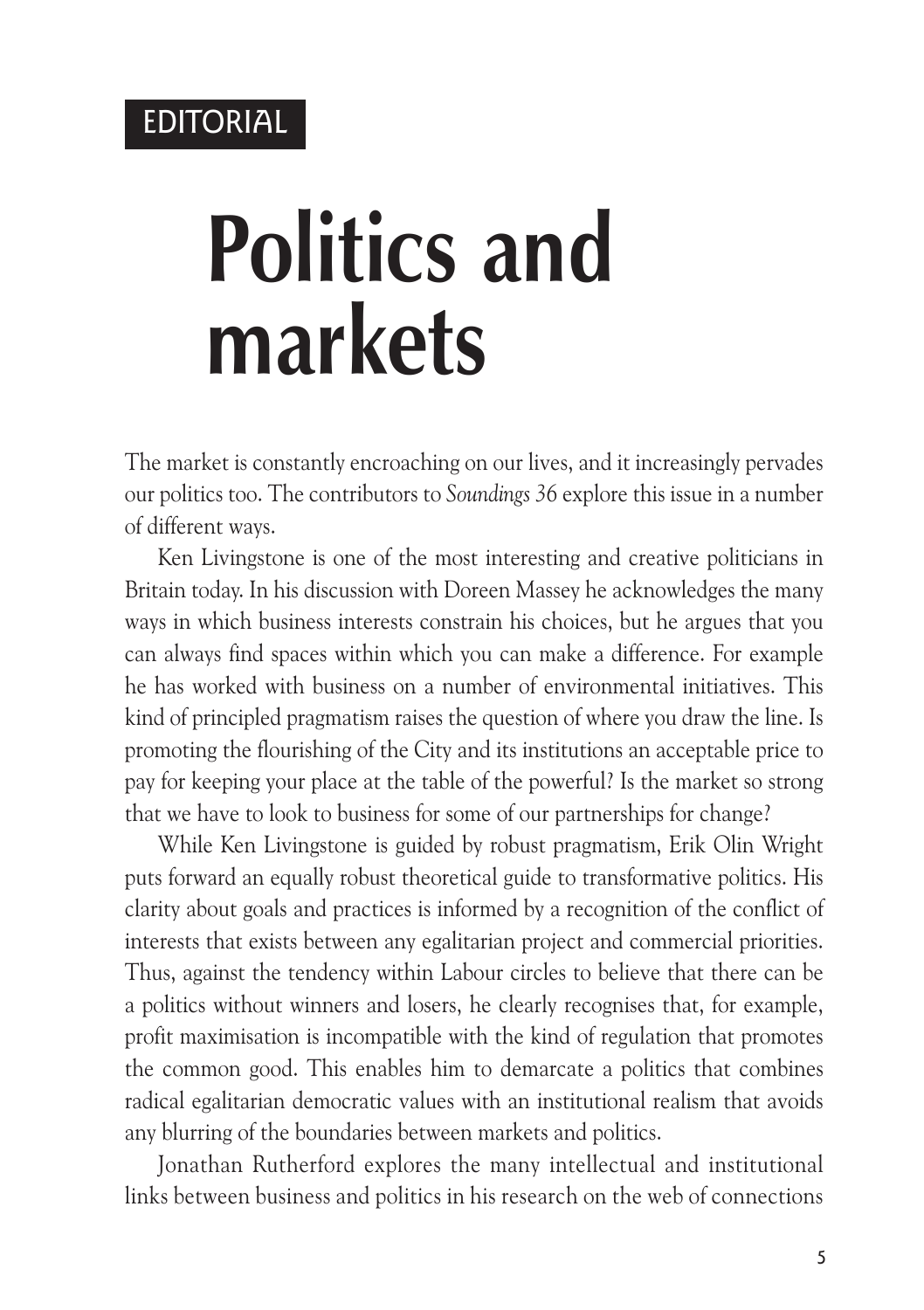#### *Soundings*

between insurance companies, the academy and new government policies on welfare reform. He shows how US company UnumProvident's intellectual window-dressing for refusing sickness claims was welcomed into the government's own claims adjustment project. The psychology institute set up by the company employs former government personnel on its staff. The institute then produces monographs that - delivering a service for both the insurance business and the government - show that incapacity for work can be seen as a cultural phenomenon that can be addressed by a learning programme for the claimant. This is a classic neoliberal move - and Michael Rustin in his article shows how Richard Layard performs the same manoeuvre in suggesting cut-price individual therapy for depression, while simultaneously recognising that trends in society more widely are generators of mental illness. Sociological theories that are outdated and/or comply with the neo-liberal order are deployed to simplify the complex interrelationships between individual and society, allowing responsibility for social problems to be redefined as a problem for individuals.

Janet Newman and Nick Mahony, in their detailed response to the Compass publication *Democracy and the Public Realm*, look at a number of ways in which the language of democracy and participation is merging with the vocabulary of consumer choice. They also analyse the government's focus on civil society as an empty and apolitical space in which they can trawl for social entrepreneurs. They argue that civil society is becoming aligned with the market in new forms of hybrid organisations charged with service delivery and community renewal. In this way more public space is colonised.

In the University of the happiness debate, and argues that it is the prioritisation of economic growth over other values that is making people unhappy amidst their increasing affluence. Market values prioritisation of economic growth over other values that is making **A** people unhappy amidst their increasing affluence. Market values reduce people's happiness, as does the fear engendered by competition in our 'risk' society. New Labour's drive to remodel us all to fit the market and learn to compete increases our sense of insecurity. A reassertion of the social against the encroachment of the market is the best hope for greater well-being, and Mike is critical of the government's relentless requirement for individuals to take responsibility for increasing their performativity.

Richard Jones offers a user-friendly guide to nanotechnology in an article which explains its scientific underpinning but also explores its social context.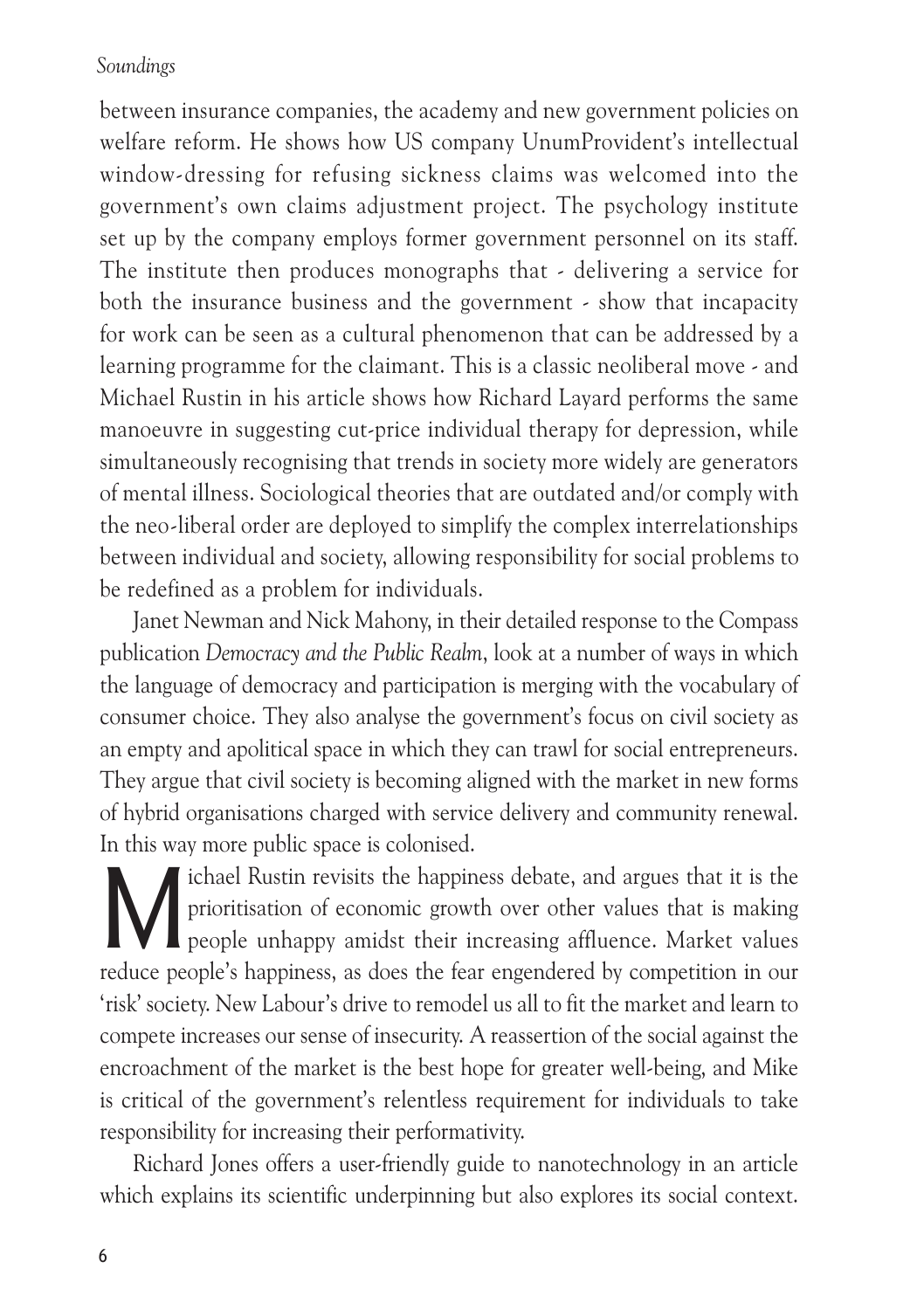As he argues: 'If such a thing exists (or indeed ever existed) as an "independent republic of science", disinterestedly pursuing knowledge for its own sake, nanotechnology is not part of it.' Nanotechnology is fully integrated into the market for intellectual commodities, drawing universities into this market in their search for funds. It is at the heart of a shift towards goal-oriented science, where the focus is on products rather than exploration.

Salerie Bryson looks at the way time is colonised by neoliberalism. As she<br>argues, as well as the long hours culture that afflicts many professional<br>workers, and the many hours worked by the low-waged in order to earn<br>enou argues, as well as the long hours culture that afflicts many professional workers, and the many hours worked by the low-waged in order to earn enough to live on, the high levels of participation by women in the workforce are a main reason that people feel so short of time. There has been a shift of work from the household to the market economy, and this has meant non-market time has been taken away from us all. Increasingly, time means money and this is unhealthy for us all.

Faisal Devji discusses ways in which even the military in the USA, largely because of the contradictions involved in waging war on 'terror', are becoming culturally and institutionally fragmented. As he argues, this is signalled not only by infiltration into the military domain by private contractors and the CIA, but also by the spread of private or civilian practices among its own troops. Faisal quotes Donald Rumsfeld arguing for the US armed forces and Defence Department to promote 'a more entrepreneurial approach', to behave 'less like bureaucrats and more like venture capitalists'.

In the rest of the issue Nira Yuval-Davis argues that there is a need to be aware of different processes of racialisation in different historically specific situations. This applies particularly to Israel, which should be understood as a settler society, with all the implications that has for political resistance to Zionism. Iranian intellectual Ramin Jahanbegloo discusses the Iranian take on the liberal tradition with Danny Postel, in an interview which brings out some of the complexities of democratic universalism. And finally Cynthia Cockburn, in words and photographs, explores our discomfort and anxiety about death and the lifeless body.

*SD*

Soundings will develop the theme of politics and markets with a series of seminars on 'Cultures of Capitalism' that will begin in the autumn at Marx House in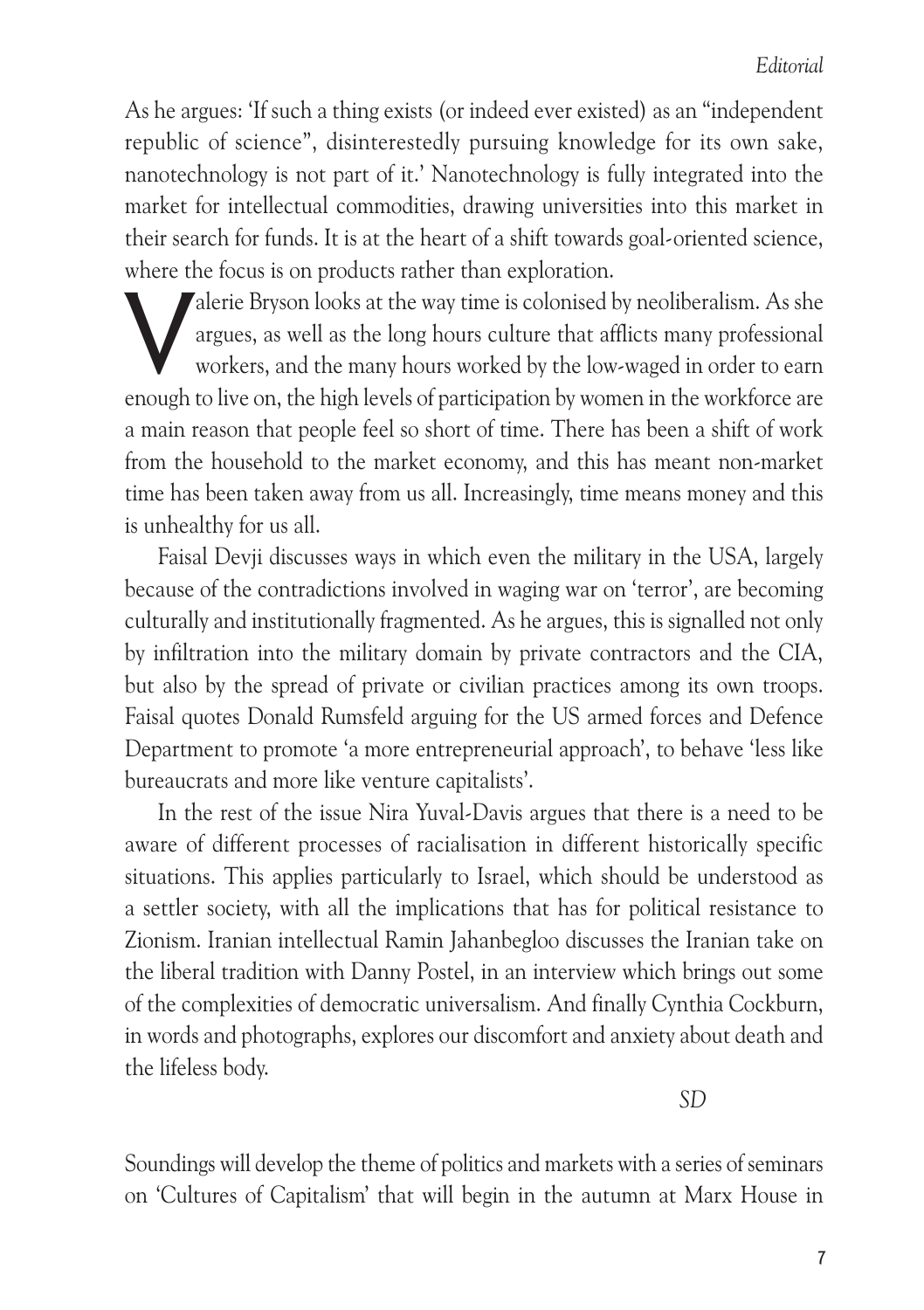#### *Soundings*

Clerkenwell, London. The series is part of the left futures project. Readers can access the recent online debate at www.soundings.org.uk. The seminars will ask critical and strategic questions about contemporary changes in capitalism and modernity. What philosophical and theoretical resources do we need to create a counter-hegemonic politics to liberal market capitalism and its ideology of neo-liberalism? For further details see below and facing page.

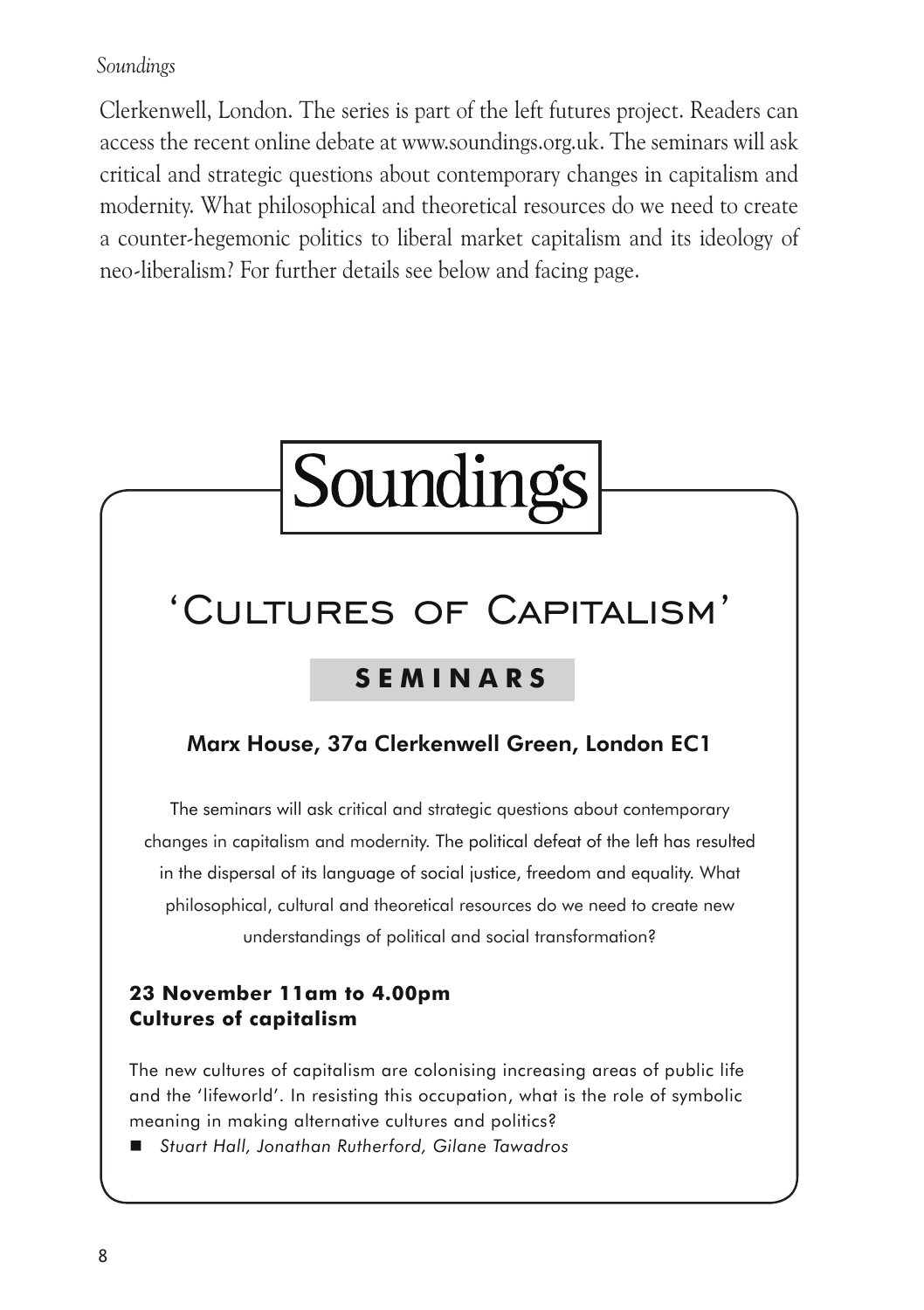#### **14 December 11am to 4.00pm Re-imagining individual life**

'Liquid modernity' and a consumer culture of distractions and the pursuit of wishes is reshaping individual life. How might the left respond with its own ethical values, forms of pleasure and ways of life?

*Zygmunt Bauman (other speakers to be announced)*

#### **18 January 2008 11am to 4.00pm Understanding society and remaking politics**

The new cultures of capitalism are transforming society and social relations. What sociological ideas do we need to understand the changes and develop a new politics of the left?

*Beatrix Campbell, Michael Rustin, Richard Sennett*

#### **22 February 2008 11am to 4.00pm The financialisation of capitalism**

Financialisation has become a dynamo of corporate profitability while being a source of grotesque inequalities and potential economic instability. What kind of political strategies might counter its impact on society and on local and global economies?

*Doreen Massey (other speakers to be announced)*

*Registration for each seminar costs £15, or £40 for a block booking of the whole series of four. It is advisable to book in advance as places are limited. Send cheque payable to Soundings, and details of the seminars you wish to attend, to FREEPOST, LON 176, London, E9 5BR (no stamp is needed).* 

*Tickets available online from 10 September at www.soundings.org.uk.* 

#### **Special offer: New standing order subscribers to**  *Soundings* **quoting code COC will receive free tickets to all the seminars on request (see page 10)**

Further details from sally@lwbooks.co.uk or j.rutherford@mdx.ac.uk